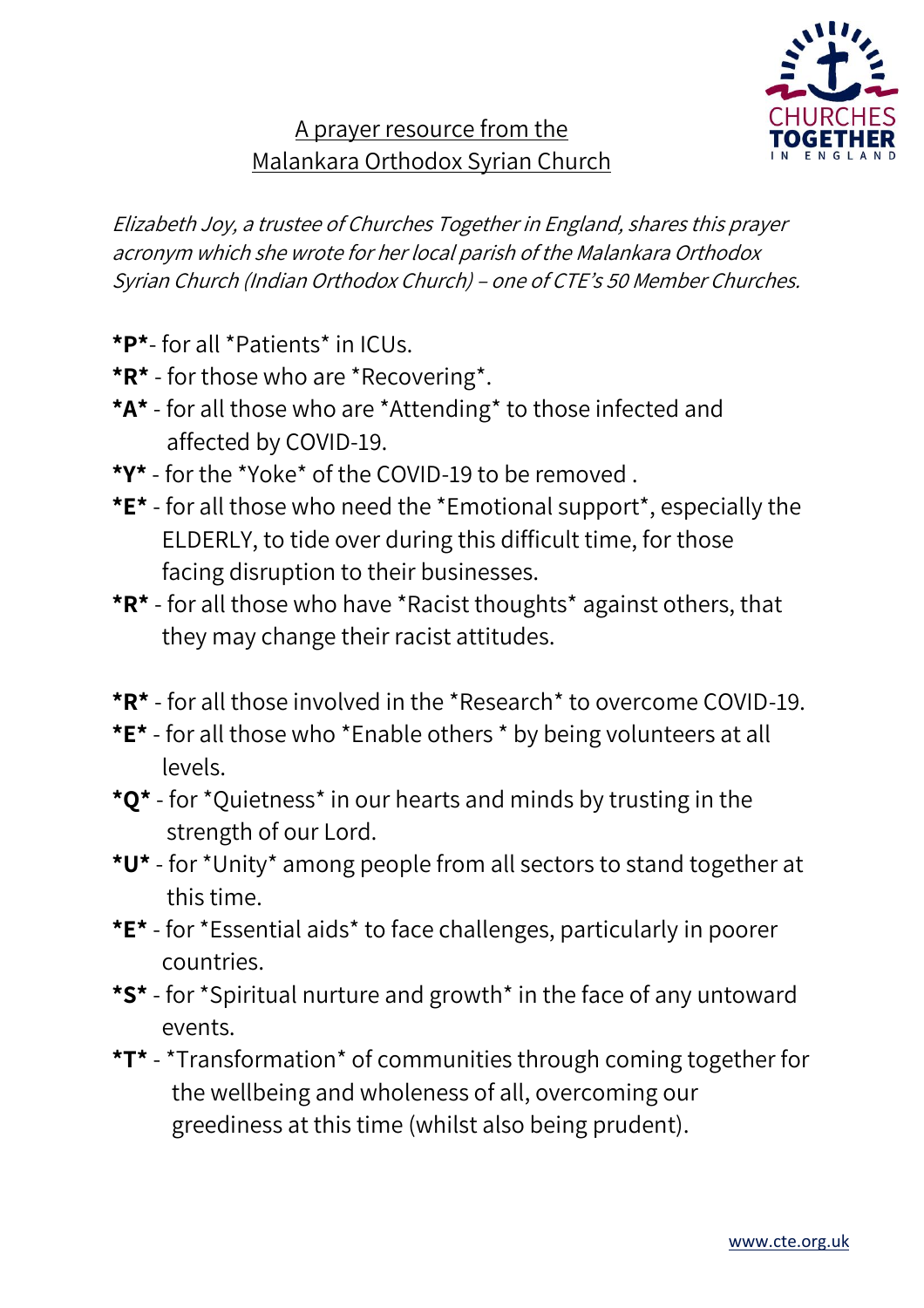

## Dear Friends

Whether you're a strong Christian or not Whether you've been to Church or not Whether you are very healthy or not Whether you believe this or not God's grace is still at work

Whether you get the COVID 19 or not Whether you recover or not Whether you are worried about it or not Whether you expect it or not God's concern is still at work

Wuhan has seen the Sunshine now We rejoice with them for God's love We pray that God's love be seen From the lowliest to the Queen God's love is still at work

Speechless though we be right now Let us in God's presence humbly bow Submit ourselves and our nations Come together with no factions God's power is still at work

Even if agony and pain is our lot Even if the virus is active in our slot We can in our helpless times still pray That God be our shepherd and the way God's strength is still at work